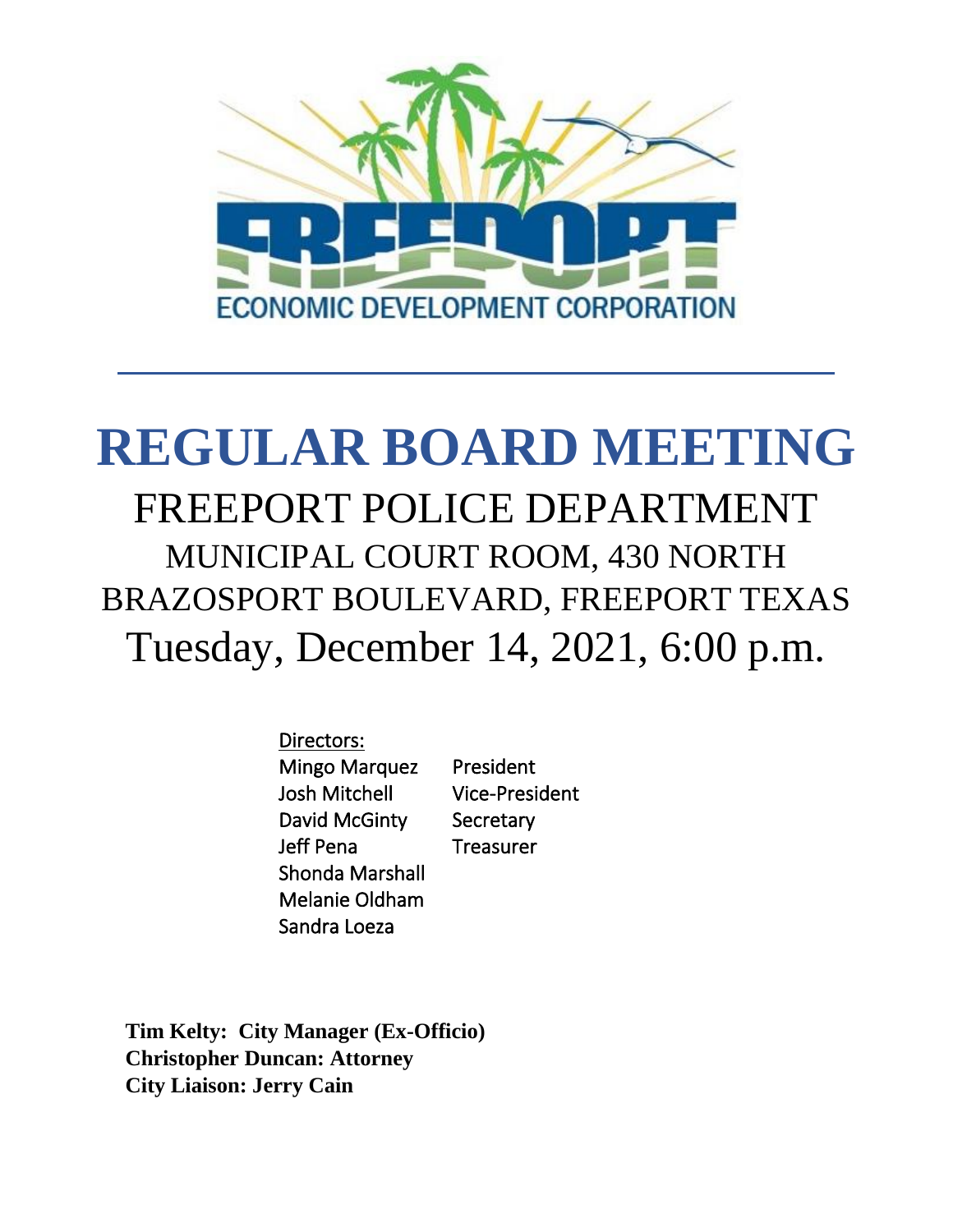#### **FREEPORT ECONOMIC DEVELOPMENT CORPORATION**

MEETING AT FREEPORT POLICE DEPARTMENT MUNICIPAL COURT ROOM

430 NORTH BRAZOSPORT BOULEVARD, FREEPORT TEXAS

#### **REGULAR BOARD MEETING AGENDA**

Tuesday, December 14, 2021, 6:00 p.m.

#### **I. Call to Order**

#### **II. Invocation and Pledge**

#### **III. Citizen Comments**

Citizens allotted 3 minutes for comments

#### **IV. Consent Agenda**

- 1. Approve Meeting Minutes for November 22, 2021
- 2. Approve November 2021 Financial Statement **-Cathy**
- 3. Approve Invoices **-Cathy**

### **V. Presentation**

1. Texas Rivers Distillery-Donald Miller **-David/Josh**

#### **VI. Discussion and Action Items**

- 1. Discussion and possible action on the removal and addition of board members as signatories **-Cathy**
- 2. Discussion and possible action on Public Funds Investment Act **-Cathy**
- 3. Discussion and possible action on sales tax repayment **-Cathy**
- 4. Discussion and possible action on EDC Credit Card **-Cathy/Mingo**
- 5. Discussion and possible action on Wells Nursery invoices. **-Cathy/David**
- 6. Discussion and possible action on Way Signage **-David**
- 7. Discussion and possible action on EDC Agenda Process and Policy **-Jeff/Mingo**
- 8. Discussion and possible action on EDC Logo Contest **-Shonda/Josh**
- 9. Discussion and possible action on window/yard signs for businesses grants from FEDC **-Josh**
- 10. Discussion and possible action on Subcommittee Assignments **-Mingo/Josh**
- 11. Discussion and action on recommendation to City Council on TIRZ President **-Jeff/Kelty**
- 12. Discussion and possible action on PopBox Application **-Mingo**
- 13. **PUBLIC HEARING:** Discussion and possible action on PopBox program expansion **-Chris**
- 14. **PUBLIC HEARING:** Discussion and possible action on Business Improvement Grant Project **-Chris**
- 15. **PUBLIC HEARING:** Discussion and possible action on outdoor market on EDC Property **-Chris**
- 16. **PUBLIC HEARING:** Discussion and possible action on Bryan Beach Development **-Chris**
- 17. **PUBLIC HEARING:** Discussion and possible action on Bridge Lighting Project **-Chris**
- 18. Discussion and review of TIRZ contract **-Kelty/Mingo**
- 19. Discussion and possible action on Port Café Invoices**. -Jeff**

### **VII. Subcommittee Updates**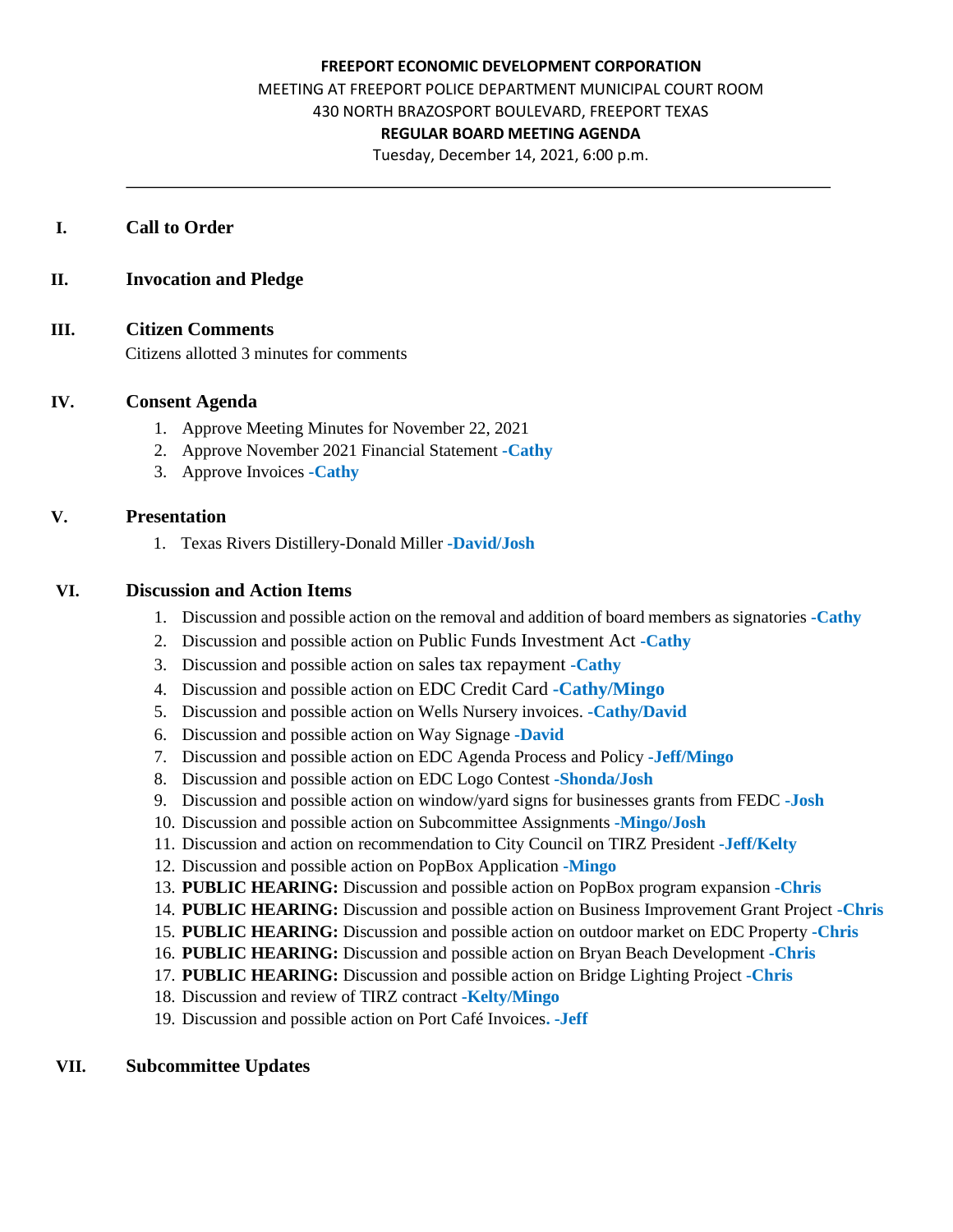## **VIII. Board Comments**

- 1. President Mingo Marquez: announcements and comments
- 2. Vice President Josh Mitchell: announcements and comments
- 3. Secretary David McGinty: announcements and comments
- 
- 
- 
- 

4. Treasurer Jeff Pena: announcements and comments 5. Shonda Marshall: announcements and comments 6. Melanie Oldham announcements and comments 7. Sandra Loeza announcements and comments

## **IX. Executive Session – Adjourn into Executive Session**

It is now \_\_\_\_\_\_\_ p.m. and I hereby recess the regular session of the Freeport Economic Development Corporation December 14, 2021 meeting and do hereby convene an executive session, said executive session authorized under the following sections of the Texas Government Code: (1) Government Code, Section 551.087 (Economic and Community Development Matters), 551.072 (Deliberations about Real Property), 551.071 (Consultation with Attorney).

## **In Accordance with the Texas Government Code:**

Section 551.087 (Economic and community development matters),551.072 (Deliberations about Real Property)

- 1. Potential lease of EDC Property
- 2. Potential sale of EDC Property
- 3. Legal discussion on Project 2021F

## **Reconvene into Open Session**

## **Board President's statement:**

It is now \_\_\_\_\_ p.m. and I hereby close the executive session of the Freeport Economic Development Corporation and do hereby reconvene the regular open session.

## **X. Adjourn**

Motion to close board meeting made by \_\_\_\_\_\_\_\_\_ and seconded by \_\_\_\_\_\_\_\_. Motion \_\_\_\_\_\_\_\_\_\_\_\_\_\_\_\_\_\_. It is now \_\_\_\_\_\_ p.m. and I hereby close the board meeting.